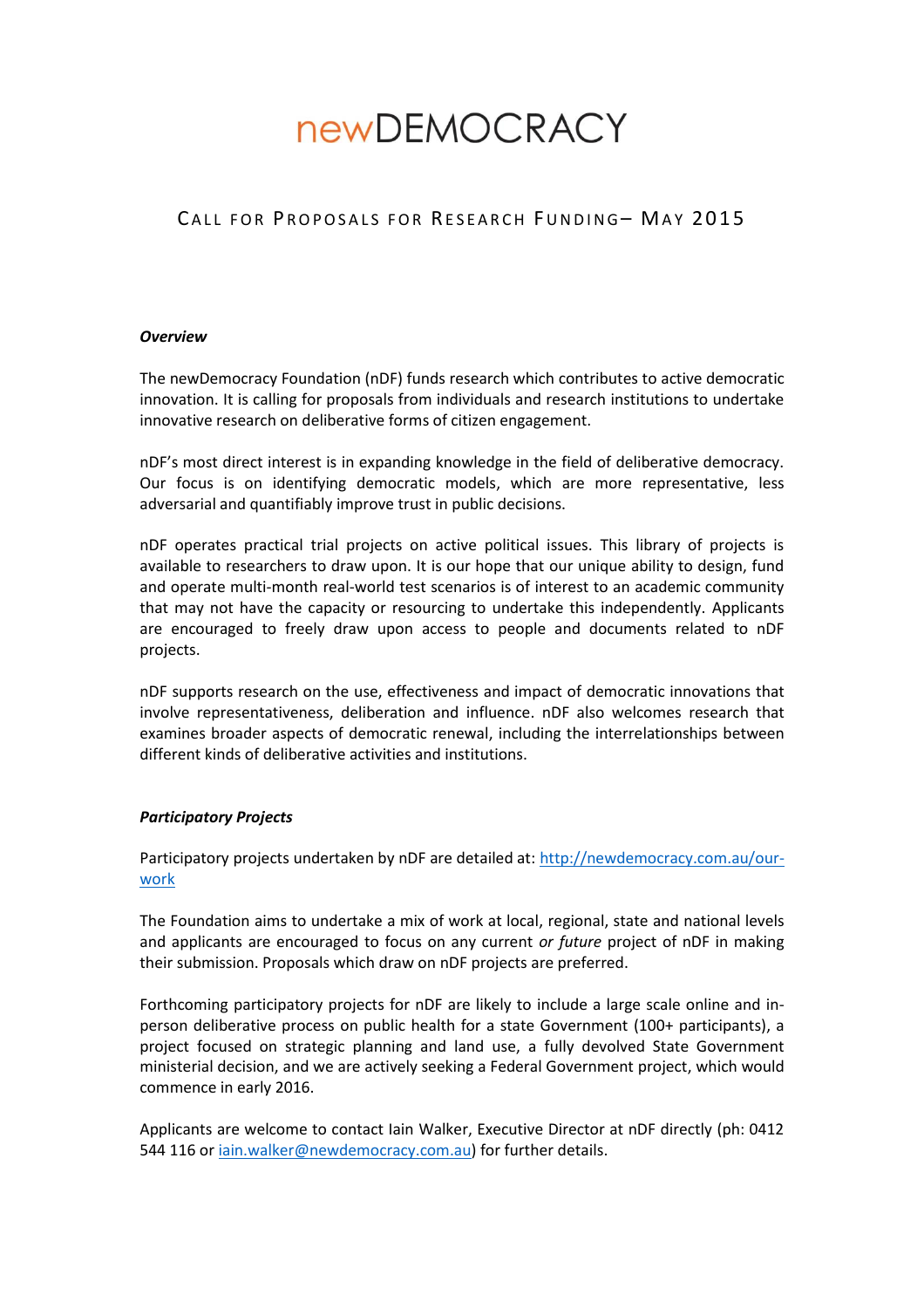# *Key Dates*

| Release of this document:  | Tuesday May 26th 2015             |
|----------------------------|-----------------------------------|
| Submissions close:         | Tuesday July 7 <sup>th</sup> 2015 |
| Decision and notification: | Tuesday July 21st 2015            |

#### *Funding Available*

In this round nDF expects to allocate up to \$75,000. Funding proposals can be for any amount from \$3,000 to \$50,000.

#### *Decision Making*

The Academic Advisory Sub-committee (AAS) of nDF works with the executive staff to review and shortlist research proposals. A member of the Board of nDF also acts on the AAS.

The final funding decision is taken by the full Research Committee of newDemocracy.

#### *Criteria for selection*

Proposals will be considered against the following selection criteria (in priority order):

- 1. Contribution to the field of deliberative democracy
- 2. Capacity to impact a reform agenda and promote more trusted public decisions.
- 3. Quality and Innovation of the Research
- 4. Quality of Research Team
- 5. Reference to and usage of nDF participatory projects.
- 6. Methodology and Feasibility
- 7. Value for money

Researchers should not take a partisan or ideological approach as to *"right"* or *"correct"* policy. nDF takes no policy position on any issue.

# *Deliverables*

nDF requires any paper produced to be available for reproduction on a perpetual, nonexclusive royalty free basis.

#### *Research Themes*

Primary research themes include, but are not limited to:

 $\triangleright$  Inclusion and Representation *Response rates of different recruitments techniques The use of technology Representativeness Diversity Inclusion*